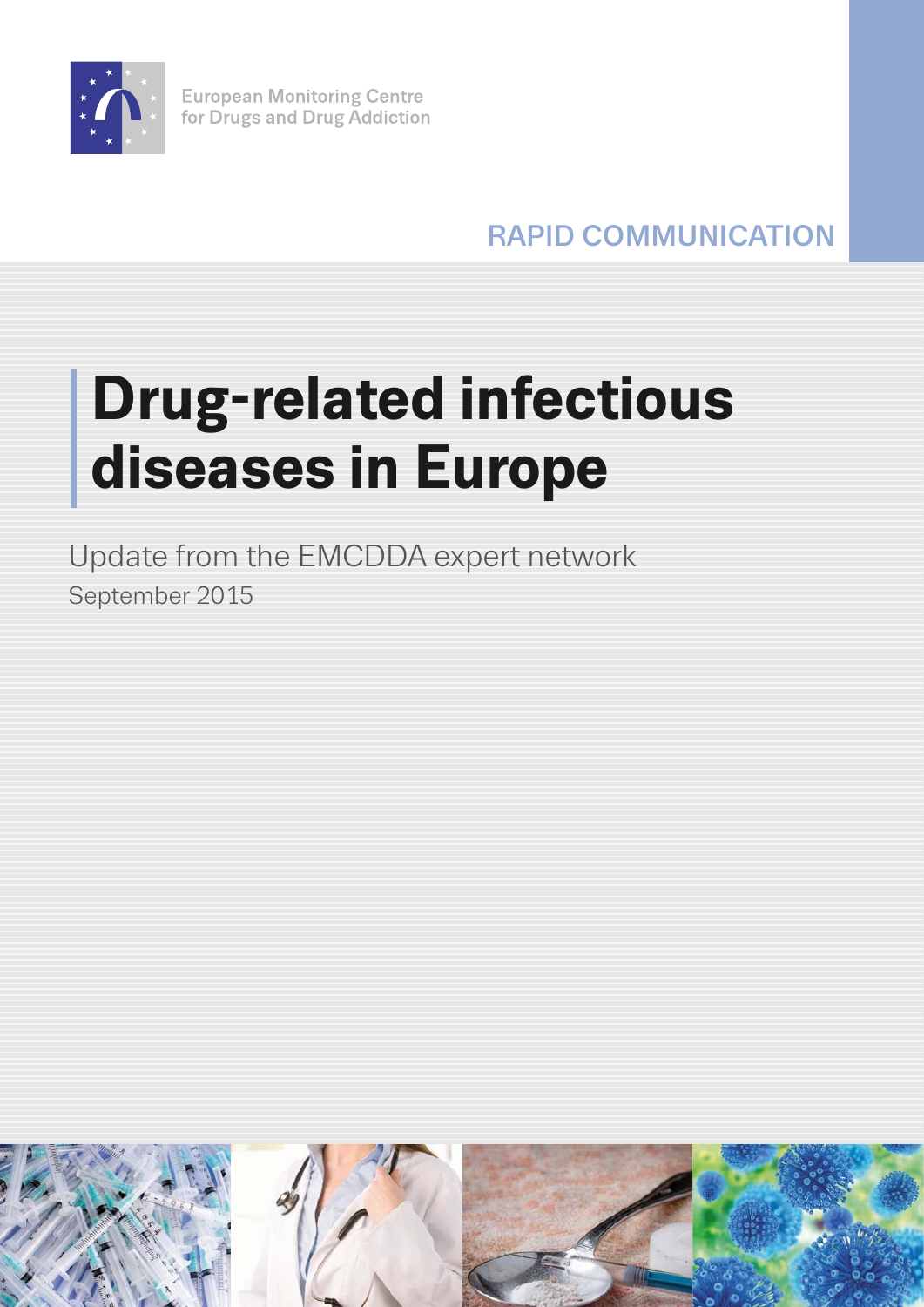# I **Legal notice**

This publication of the European Monitoring Centre for Drugs and Drug Addiction (EMCDDA) is protected by copyright. The EMCDDA accepts no responsibility or liability for any consequences arising from the use of the data contained in this document. The contents of this publication do not necessarily reflect the official opinions of the EMCDDA's partners, any EU Member State or any agency or institution of the European Union.

Europe Direct is a service to help you find answers to your questions about the European Union.

#### Freephone number (\*): 00 800 6 7 8 9 10 11

(\*) The information given is free, as are most calls (though some operators, phone boxes or hotels may charge you).

More information on the European Union is available on the internet (http://europa.eu).

Luxembourg: Publications Office of the European Union, 2015

ISBN: 978-92-9168-830-2 doi:10.2810/76876

© European Monitoring Centre for Drugs and Drug Addiction, 2015 Reproduction is authorised provided the source is acknowledged. Photo credits: istockphotos.com

Recommended citation: European Monitoring Centre for Drugs and Drug Addiction (2015), *Drug-related infectious diseases in Europe: update from the EMCDDA expert network,* Publications Office of the European Union, Luxembourg.



**European Monitoring Centre** for Drugs and Drug Addiction

Praça Europa 1, Cais do Sodré, 1249-289 Lisbon, Portugal Tel. +351 211210200 info@emcdda.europa.eu I [www.emcdda.europa.eu](http://www.emcdda.europa.eu) twitter.com/emcdda I facebook.com/emcdda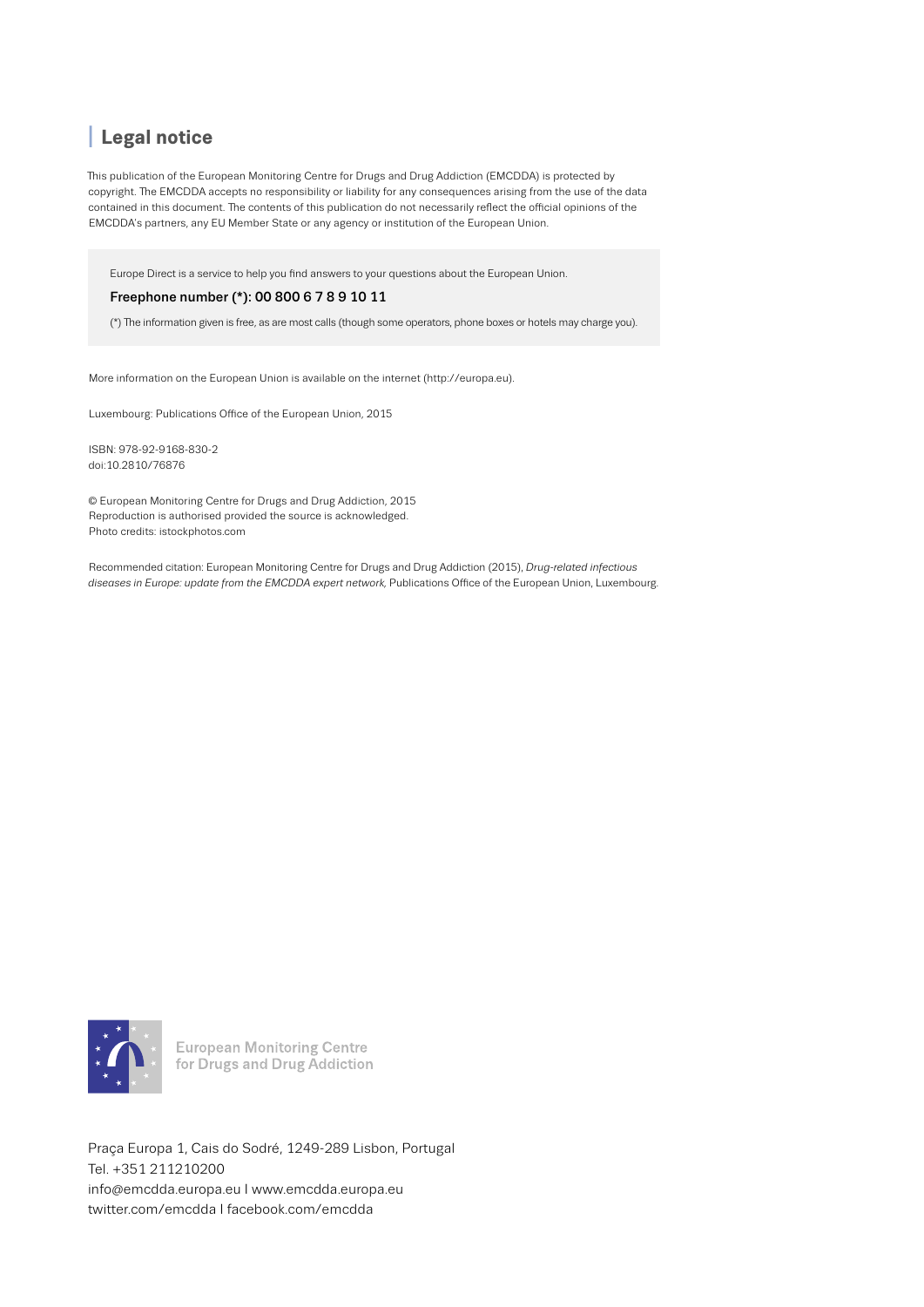## I **Contents**

- 4 [Introduction and objective of this report](#page-3-0)
- 5 I  [Overview of the current situation: prevalence and trends in injecting, HIV and](#page-4-0)  hepatitis C virus infections
- 8 I  [Cathinone injecting leading to adverse health consequences and potential increased](#page-7-0)  infection risk in Hungary, Ireland and Wales
- 10 | [Wound botulism outbreaks and other bacterial infections](#page-9-0)
- 12 [Scaling up HCV treatment for people who inject drugs in Europe](#page-11-0)
- 13 [Drug-related infectious disease news and updates](#page-12-0)
- <sup>13</sup> I [References](#page-12-0)
- 14 [Resources](#page-13-0)
- 14 [Acknowledgements](#page-13-0)
- 15 [Appendixes](#page-14-0)

Authors: Isabelle Giraudon, Jane Mounteney, Eleni Kalamara, Dagmar Hedrich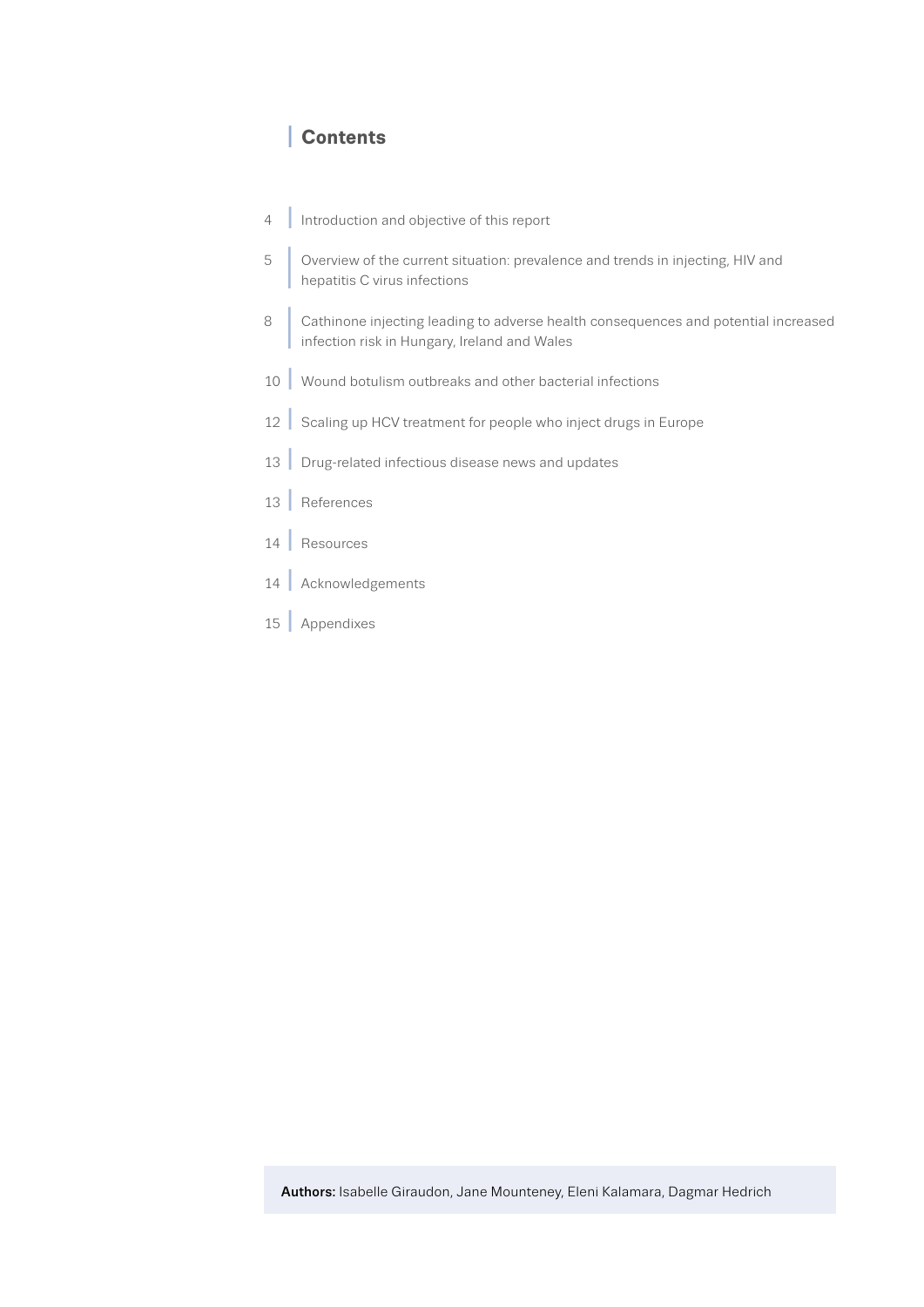# <span id="page-3-0"></span>**<sup>I</sup> Introduction and objective of this report**

This report provides an update on infectious diseases related to drug use in Europe for the period up to June 2015. The report covers both the EMCDDA Drug-related infectious diseases indicator, which collects data on the situation, as well as data on the responses in the area. It includes highlights and new findings discussed during the indicator's annual expert meeting, held in Lisbon on 15–16 June 2015. This two-day event offered a platform for discussion among experts from the 28 EU Member States, Norway and Turkey. EU agency partners, international organisations and countries not affiliated to the EMCDDA were also represented  $(1)$ . Annual network meetings primarily aim to share and discuss the analysis of national and [European data](http://projects.emcdda.europa.eu/attachements.cfm/att_219027_EN_02.%20JM%20-%20Overview%20of%20drug-induced%20deaths%20in%20Europe.pdf) and new developments, and their

implications for actions and policy development. It should be noted that as the publication is, in part, based on the presentations to the meeting, some of the information presented here is necessarily preliminary.

This report also draws on analysis of the information provided to the EMCDDA by the national focal points and their experts in the 2014 annual reporting exercise. The multi-indicator data set used in the analysis covers and integrates aspects of the epidemiology (prevalence of injection, prevalence of infections among drug users, notifications of newly diagnosed infections, harm, morbidity, outbreaks) and responses (prevention, infection testing, drug and infection treatments, and harm reduction).

## At a glance: a summary of key points

**Drug injection.** The estimated number of people who inject illicit drugs is likely to be declining in certain parts of Europe. Heroin remains the main drug injected in most countries but new patterns of injecting drug use are emerging. Harm reduction and prevention of transition to injection remains a priority in order to reduce the incidence of blood-borne infections — HIV and viral hepatitis in particular — and also to prevent other harms (notably overdoses).

Hepatitis C virus (HCV). People who inject drugs and those who have injected in the past are disproportionally affected. They probably constitute an important share of those now living with HCV in Europe. Among samples of people who inject drugs, HCV antibody prevalence is commonly in the range of 40 % to 80 %. Many of those who inject or have injected drugs are unaware of their HCV infection, which delays their chance to get counselling and treatment. Effective treatments are now available in Europe, but provision is low and slowly scaling-up. The main challenges are low levels of testing, high treatment costs and unclear referral and treatment pathways in many countries. Problems in many countries also remain related to insufficient staff training and poor service collaboration.

**HIV.** The increase in the number of new HIV diagnoses notified in Europe in 2011–2012, which resulted from

outbreaks in Greece and Romania, has halted and the total has dropped to pre-outbreak levels, with provisional figures for 2013 showing 1 458 newly reported cases attributed to injecting drug use. However, concerns still exist about the potential for new local outbreaks in some countries and among certain sub-populations. There is a need for continued vigilance. Evidence-based HIV prevention interventions, tailored to the local epidemiological context, and targeted at those most at risk, should be provided at sufficient levels in order to be effective.

Bacterial infections. The spread of bacterial infections related to drug injection, through poor hygiene or contaminated drugs, remains a problem, with outbreaks continuing to occur. Outbreaks of wound botulism have recently been identified in Scotland and Norway. Examples of awareness-raising and prevention resources produced by outbreak control teams were shared and discussed among experts on drug-related infectious diseases.

Injection of stimulants. The injection of cathinones and other new stimulant substances is often associated with a high frequency of injection (10 to 20 times per day). This increases the risk of transmission of HIV and hepatitis viruses if injection equipment is shared. The risk associated with injection of new psychoactive

<sup>(</sup> 1 ) Information on the meeting including the agenda, presentations and supporting documents is available at the DRID meeting [webpage](http://www.emcdda.europa.eu/expert-meetings/2015/drd-drid).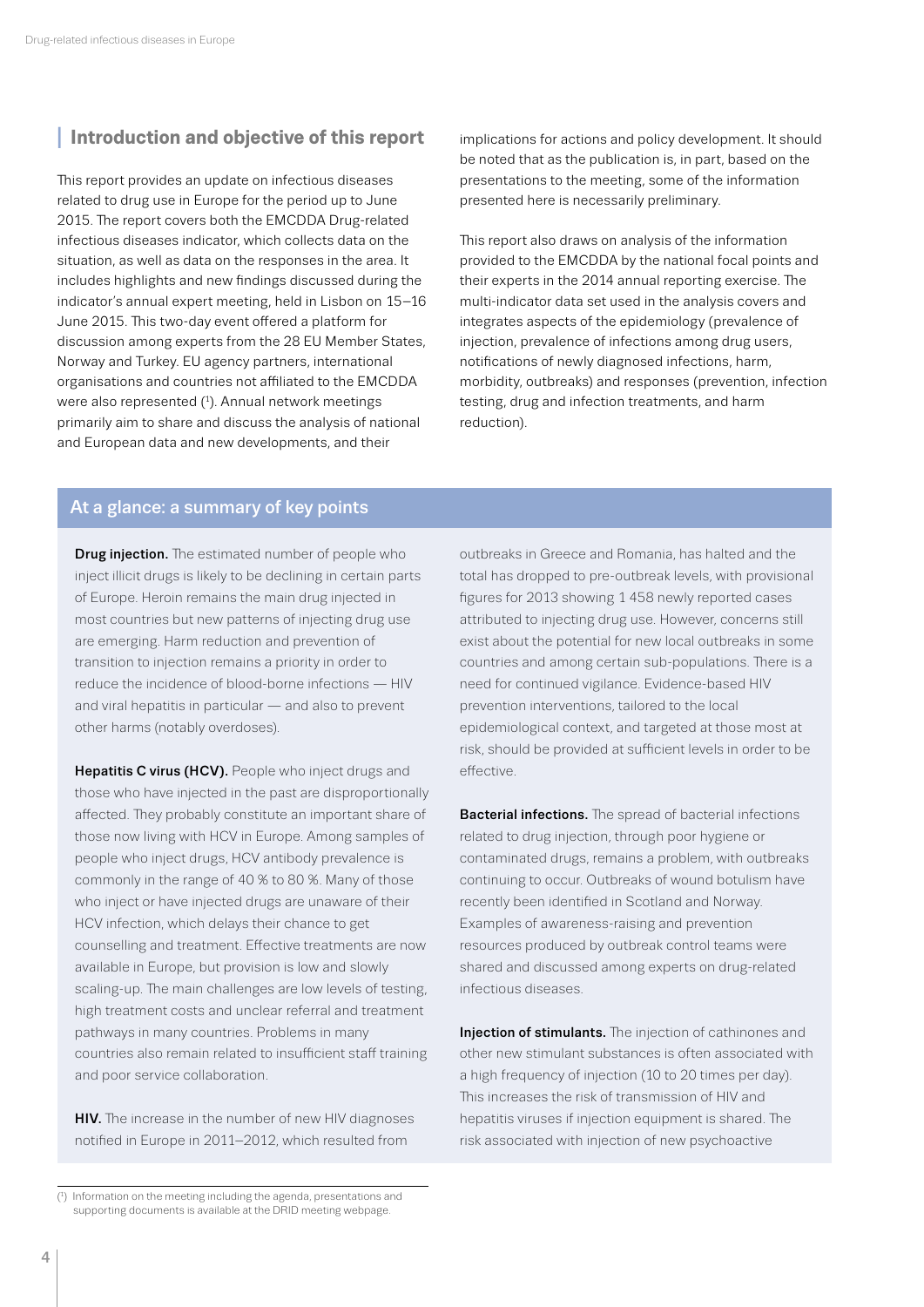<span id="page-4-0"></span>substances is illustrated in Hungary by the increase in the HCV prevalence among samples of stimulant users, and concerns have also been raised in Wales and Scotland (United Kingdom) and in Ireland.

**Drug users in prison.** There are still major shortfalls with regard to meeting the needs of drug users in prison, particularly in the areas of prevention, testing and treatment of infectious diseases. The principle of equivalence of care between the prison and the

community has still not been achieved in most countries.

Reduced harm reduction funding. Whereas there is evidence of on-going HIV and HCV transmission in some countries, concerns have been raised about cuts to health-related resources, with reports of decrease in provision of harm reduction services. In particular, recent reports about the closure of two needle and syringe programmes in Hungary and about reductions in the provision of syringes in other countries are worrying.

## **I** Overview of the current situation:<br>**Prevalence and trends in injecting**<br>and hepatitis C virus infections **prevalence and trends in injecting, HIV and hepatitis C virus infections**

#### **I** Signs of declining trends in injecting drug use

People who inject drugs are a key population affected by blood-borne viruses, in particular HIV, hepatitis C virus (HCV) and hepatitis B virus (HBV), as these infections can all be transmitted through the sharing of injection equipment and, to a lesser extent, through sexual contact.

The estimated prevalence of injecting drug use in the general population is generally low, varying between countries from less than one to more than nine cases per 1 000 population aged 15–64 (Figure 1). Almost half (14) of the 30 countries reporting to the EMCDDA do not have recent estimates available. This represents a significant information gap in terms of monitoring both the situation and the burden of disease related to drug use in Europe.

#### FIGURE 1

#### Prevalence estimates of injecting drug use (2008–2013 data)



Methods: CR, capture–recapture; CM, combined method; TM, treatment multiplier; TP, truncated Poisson; OT, other; HM, HIV multiplier; MM, mortality multiplier. See also Appendix 1. Source: Table PDU-1-2 in the 2015 Statistical Bulletin.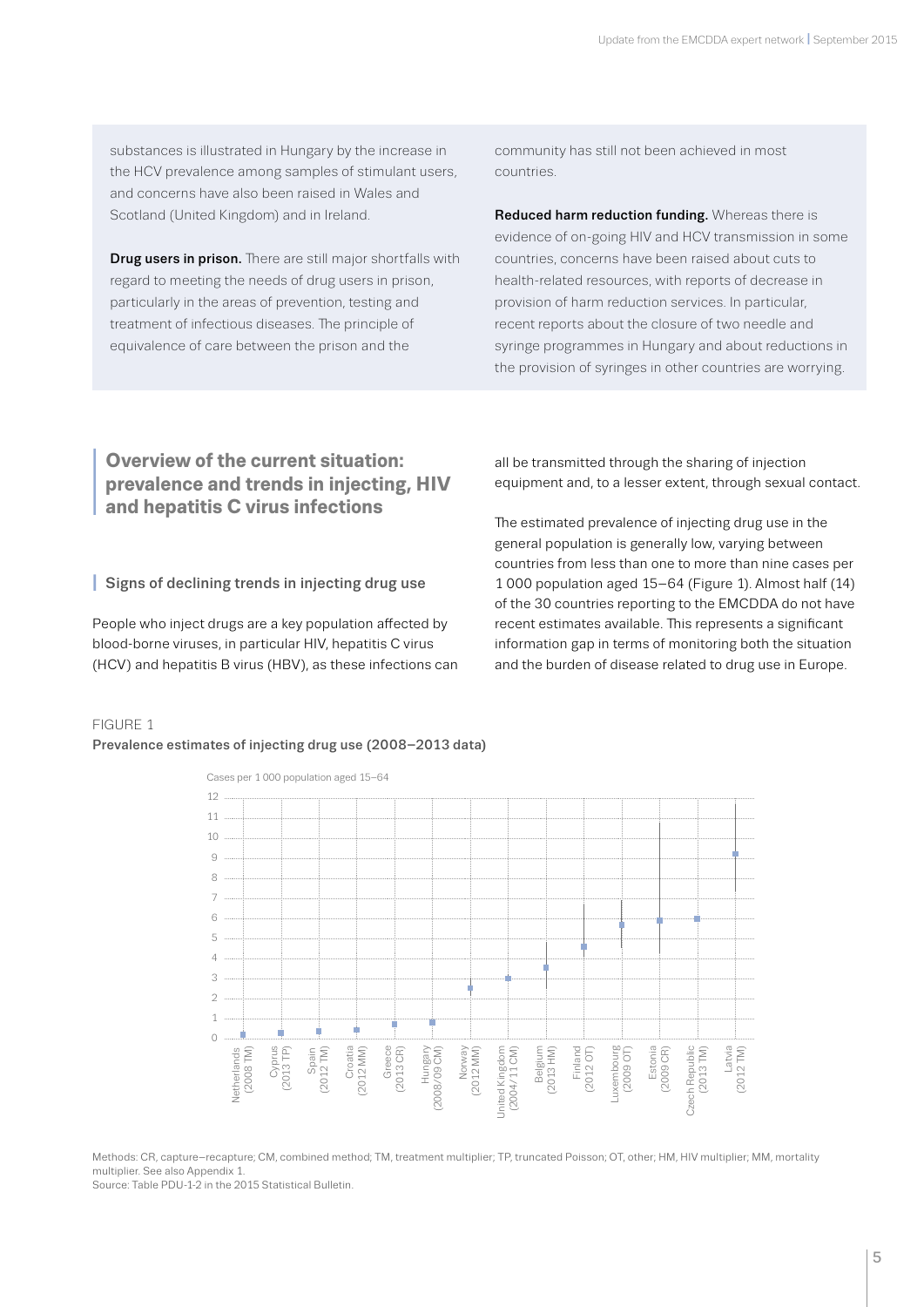However, available data from a recent analysis (EMCDDA, 2015a) on trends in drug injection among those admitted to drug treatment in Europe between 2000 and 2011 suggests that current drug injection, including its incidence, has declined in recent years in Europe. Some sub populations though (such as injectors of new psychoactive substances, image- and performance-enhancement drugs and stimulants) in some countries, may not have experienced this decline and injection may even have increased. While heroin remains overall the drug most frequently involved in drug injection, the share of other opioids or stimulants is increasing. Treatment demand data have limitations as they do not capture the most recent trends (e.g. new patterns of injecting drug use and new substances injected such as cathinones) and mostly cover problem opioid users. The data are also influenced by the long time lag typically reported by clients between their first use of the drug and their entry into treatment.

### **<sup>I</sup>** High levels of HCV infection among people who inject drugs

HCV infection is by far the most prevalent blood-borne virus infection among people who inject drugs. In Europe, most estimates of HCV antibody prevalence among this group fall between 40 % and 80 %. In five of the 10 countries with national data, more than half of the injectors are infected (Figure 2).

HCV antibody levels among national or local samples of people who inject drugs are available from 20 of the 30 countries for 2012–13. There are further limitations in the available information, with some estimates covering only certain cities or regions within a country while others were carried out in specific settings

For example, in Sweden the studies reported are on drug injectors in local prisons. In broader terms in this country, HCV prevalence among people who inject drugs has been found to be high (between 60 % and 80 %) in various studies conducted during the last 15 years. HCV continues to be the infection that most commonly affects people who inject drugs in Sweden. Of the 2 066 new cases of HCV infection notified in 2013, over one-third (769) were attributed to injecting drug use. Among young injectors (age 20–24 years), 34 new cases were notified, indicating likely recent on-going transmission.

#### FIGURE 2





**■ Samples with national coverage** Samples with sub-national coverage

Source: Table INF-111 in the Statistical Bulletin.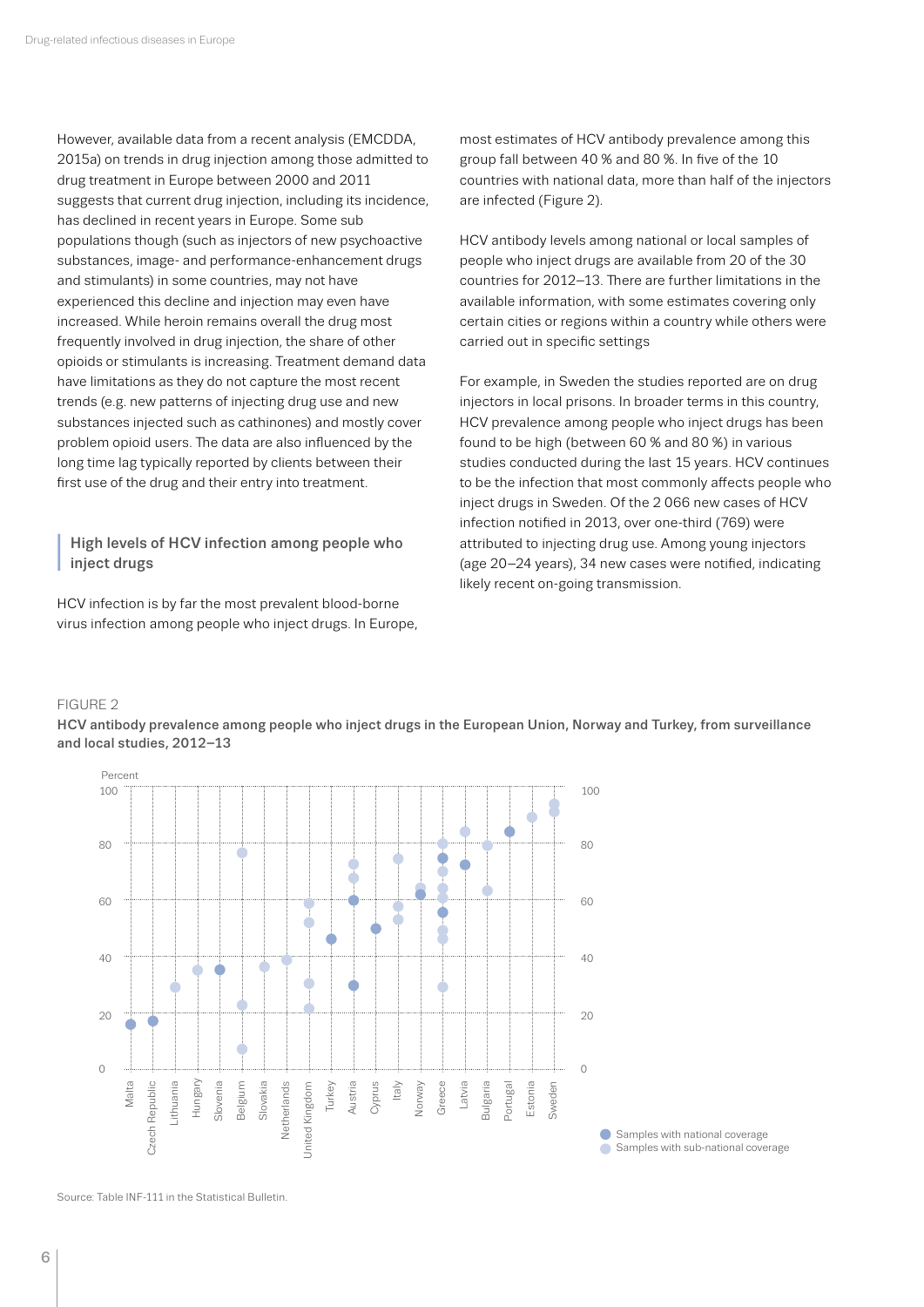The meeting confirmed the high HCV prevalence levels among people who inject drugs, with new data (2014) from Lithuania (HCV antibody prevalence 77 %) and from Poland (HCV antibody prevalence 65 %) completing the current European picture. The most recent (2014) HCV prevalence estimates showed increases in Hungary (from 24 % to 49 %, see also Figure 4) and Slovakia (from 36 % to 41 %), compared with previous estimates available. In Cyprus, a decrease was noted, from 48 % in 2013 to 43 % in 2014, although sample sizes were small. A large nationally representative sero-prevalence study in Norway documents high but decreasing levels of HCV infection among people who inject drugs, from 73 % in 2009 to 63 % in 2013.

The on-going transmission of HCV among people who inject drugs in Europe has also been observed in data on infections among young and among recent users. In half of the countries with available data, a quarter or more of the new injectors tested (those who report starting injecting within the last two years) were found to be infected  $(^2)$ .

#### **<sup>I</sup>** New HIV diagnoses fall, but rates remain high in some countries

HIV is the other major viral infection disproportionally affecting people who inject drugs compared with the general population. Prevalence levels among people who inject drugs are overall much lower than those for HCV infection, typically below 5 %, but are much higher in countries with recent HIV outbreaks (Greece and Romania), in some Baltic and northern European countries (Estonia, Latvia and Poland) as well as in southwest Europe (Spain and Portugal), the latter being countries where HIV had entered injecting drug using populations very early, before prevention measures were put in place  $(3)$ .

Provisional figures for 2013 show 1 458 newly reported cases attributed to injection drug use in the EU Member States, Norway and Turkey, compared with 1 974 in 2012. This reverses the upward trend seen since 2010. In 2013, the average rate of newly reported HIV diagnoses attributed to injecting drug use in these 30 countries was 2.5 per million population, but considerable differences between the countries exist, for example in Estonia, this rate is 22 times higher than the 30-country average.

Overall, the number of new HIV diagnoses attributed to injecting drug use in Europe has declined by more than a third over the past decade, (2004–2013) and transmission

#### FIGURE 3

Trends in number of newly diagnosed HIV cases in persons infected through injecting drug use in the 28 EU Member States, Norway and Turkey



due to injecting drug use accounted for 5 % of HIV diagnoses in 2013 (ECDC and WHO, 2014). Against a background of an overall improving situation, evidence of strong increases in new infections, due to recent localised

be seen (Figure 3).

#### **<sup>I</sup>** Recent measures of HIV and HCV prevalence and risk in Estonia, Lithuania and Romania

outbreaks in Greece and Romania in 2011 and 2012, can

HIV, HCV and responses indicators still point to reasons for concern in several countries (see Appendix 2).

The situation in three countries (Estonia, Lithuania and Romania) received particular attention at the meeting. In Estonia, the risk factors include a high prevalence of injecting drug use and of HIV infection (explained partly by fentanyl injection). Romania, which has experienced a major recent HIV outbreak, and although now reporting reduced numbers of new HIV cases (provisional data), is still facing difficulties in providing effective prevention responses, such as needle and syringe programmes, opioid substitution treatment and drug treatment provision in general. In Lithuania, the results from a new multisite study among people who inject drugs show that a majority of them had never been in contact with drug treatment and only 7.5 % were currently receiving opioid substitution treatment.

<sup>(</sup> 2) See Table INF-113 in the 2015 Statistical Bulletin.

<sup>(3)</sup> See Table INF-108 in the 2015 Statistical Bulletin.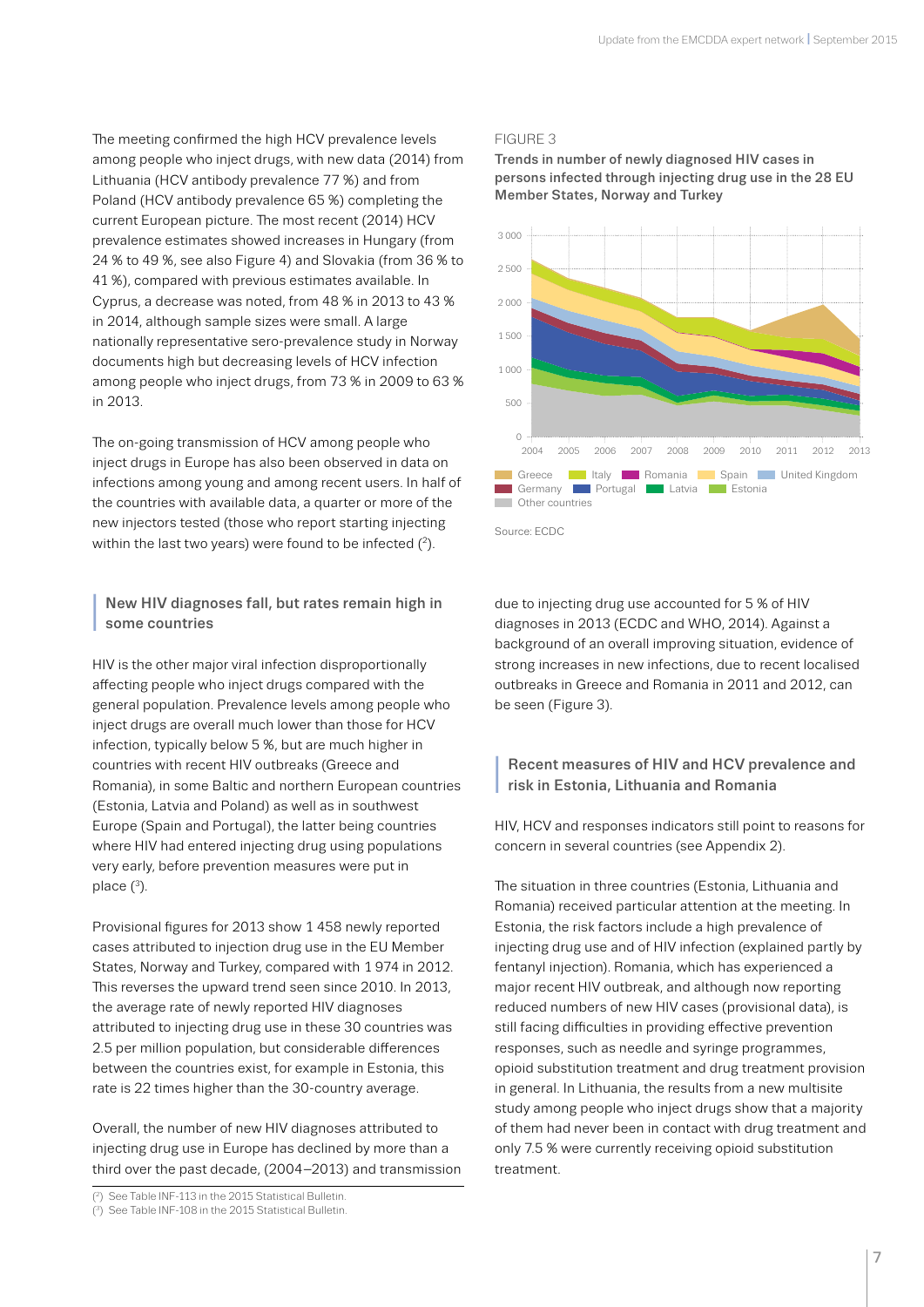<span id="page-7-0"></span>In 2014, Estonia reported a sharp decline at national level in newly reported HIV infections overall and among people who inject drugs, but the number of new HCV infections increased. A bio-behavioural survey conducted in 2014 among 350 clients of needle and syringe programmes in the city of Narva, capturing a group of mainly male, Russian-speaking amphetamine (63 %) and fentanyl (27 %) current injectors, found that half were infected with HIV (prevalence of 48 %). Among the same sample, HCV prevalence was 61 %, which is however lower than the 94 % HCV prevalence found among people who inject drugs in a local survey in the capital region. Prevalence of the hepatitis B surface antigen (HBsAg; indicating that the person is infectious) in the Narva study was 22 % and only a third (33 %) had ever been in drug treatment. Syringe provision in Estonia was scaled up between 2003 and 2010 and has since remained on a high level: about 400 syringes are given out per estimated drug injector per year in the country. The number of visits to needle and syringe programmes peaked in 2007 at 200 000, but is now declining. The decreasing number of clients reported by needle and syringe programmes may indicate that the injecting epidemic in Estonia is receding. The most recent estimate of injecting drug use in Estonia is of 5 360 persons (5.9/1 000 adult population, range 4.3 to 10.8).

Romania reported a total of 165 new cases of HIV among people who inject drugs for 2014, an improvement since the peak of the outbreak in 2012, when 252 cases were reported. Nonetheless, among the cases reported in 2014, almost half (82) had an AIDS diagnosis. The high proportion of AIDS diagnoses among newly reported HIV cases can suggest both late diagnosis and inadequate treatment. Co-infection was frequent among the newly reported HIV/AIDS cases (82 % with HCV, 22 % with tuberculosis, and 24 % with sexually transmitted diseases). Overall, heroin is still the primary drug injected, but intensive injecting patterns involving polydrug use of heroin and stimulants or new psychoactive substances are reported. High levels of syringe sharing (27 %) are also mentioned. Needle and syringe programmes tested 671 clients for HIV and HCV — three times more than in 2012 — of whom, 17 % tested positive for HIV and 43 % for HCV. However, HIV prevalence among those reached at drug treatment centres and those attending needle and syringe programmes in 2014 was lower than in the previous year. Due to a lack of funds, the overall response to the 2011 HIV outbreak among the estimated 6 000 people actively injecting drugs in Bucharest remains limited. Only 1 000 drug users are estimated to receive drug treatment, and the number of clients visiting the three needle and syringe programmes (two fixed, one outreach) operating in the city fell from more than 5 100 to fewer than 2 700 in 2014,

which was explained as possibly being related to increased police activities and incarcerations.

In Lithuania, there were 38 newly reported HIV infections in persons infected through injecting drug use in 2014, continuing the decrease observed since the peak in 2009 (118 cases reported). A new bio-behavioural survey conducted at low-threshold agencies in three cities among a predominantly heroin-using group (200 respondents) found high prevalence levels of antibodies to HIV (12.5 %) and HCV (77 %) and HBsAg (10.5 %). More than threequarters of the sample had never been vaccinated against HBV. Lack of access to drug treatment (63 % had never been in treatment) and high levels of syringe-sharing behaviour indicate ongoing risk.

## **<sup>I</sup> Cathinone injecting leading to adverse health consequences and potential increased infection risk in Hungary, Ireland and Wales**

The injection of stimulants, including new psychoactive substances such as cathinones, is often associated with a high frequency of injection (10 to 20 times per day). This increases the risk of viral and bacterial infections and of injecting-related injuries if injection equipment is shared or reused. Stimulants have also been linked with reduced sexual inhibition, and also associated with more risky drug-use and sexual behaviours. Increases in the numbers injecting cathinones have been reported in Hungary and been linked to increases in the HCV prevalence among samples of stimulant users. Concerns have also been raised about the injection of new psychoactive substances in Ireland and parts of the United Kingdom (Wales and Scotland).

In Hungary, over the last few years, there are concerns around changes in injecting drug use patterns. According to the 2014 national sero-prevalence study at drug treatment centres and needle and syringe programmes, half of the people currently injecting drugs now inject new psychoactive substances, and the prevalence of HCV among this group of injectors is 74 %. The overall prevalence of HCV among injecting drug users has increased since the previous survey in 2011, particularly among those injecting stimulants (Figure 4). Behavioural data from the same study show that half (48 %) of those currently injecting new psychoactive drugs reported sharing syringes, and 71 % reported sharing other equipment. Cathinones mentioned as being injected were mephedrone, pentedrone, MDPV and alpha-PVP ('music',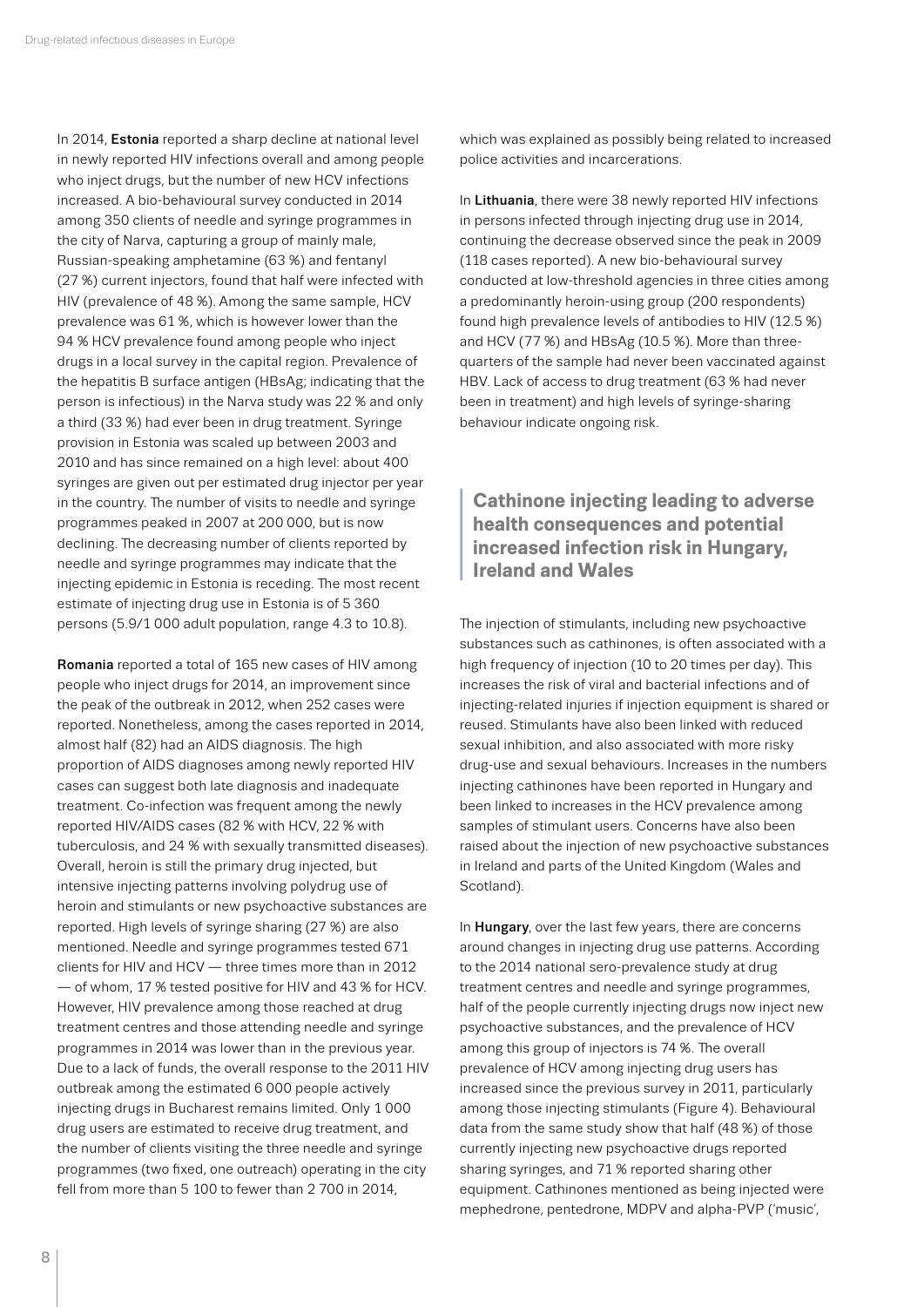

#### FIGURE 4

HCV prevalence among people who have ever injected drugs, in total and by drug of choice, 2006–14, Hungary

NB: No data are available for the years 2010, 2012 and 2013. Source: Anna Tarjan. Presentation at the DRID 2015 annual expert meeting — available from the DRID meeting [webpage.](http://www.emcdda.europa.eu/expert-meetings/2015/drd-drid)

'penta crystal'). The availability of harm reduction measures has decreased and is expected to decrease further in 2015 due to the closure of two needle and syringe programme sites in 2014.

In Ireland, an increase in recently acquired HIV among people who inject drugs has been observed in Dublin since early 2015. The increase might be linked to injection of the synthetic cathinone alpha-PVP, street name Snow Blow, with the attendant consequences of more frequent injecting, and unsafe sexual and needle-sharing practices. This has mainly been seen in drug users who report polydrug use, and are often homeless. Fifteen confirmed cases of recently acquired HIV infection have been diagnosed in people who inject drugs in Dublin between June 2014 and June 2015. In 2013, the total number of newly reported infections related to drug injecting in Ireland was 18.

In Wales (United Kingdom), an increase was reported in the numbers of individuals accessing needle and syringe programmes with primary new psychoactive substance use. Injection of cathinones, particularly in the groin area has led to an increase in physical impacts: granular/gritty lumps under the skin, profound bruising, abscesses, deep vein thrombosis, long-term stays in intensive care units of up to 3 months, amputations, severe weight loss and requirement for major reconstructive surgery to femoral veins. Increased injection rates were also noted, going from approximately 3 up to 15–20 times per day. There are concerns also around the sharing of needles and unsafe sexual practices, and an increase in sexually transmitted infections among people who injected new psychoactive

substances. Users reported that they chose injection because of the problems associated with other forms of administration: nose bleeds and intense pain from snorting, vomiting from oral ingestion. Those who injected in the groin area did so because it could be hidden, particularly because of the frequency of injection. Also noted among those moving to cathinone injection was a large increase in contact with criminal justice (i.e. related to mephedrone, including where individuals had no previous contact with criminal justice) and an increase in reported memory loss and incidents of violence and aggression.

Swansea, the second largest city in Wales and an area with a large opioid-injecting population, reported an increase in the prevalence of HCV among injecting drug users, from 42 % in 2006 to 72 % in 2014. Unconfirmed HIV data highlighted new cases in people who inject drugs, and a particular risk was reported to be injection of mephedrone. Sexual health clinics, for instance, reported the first cluster of cases among people who inject drugs in 14 years. The responses in dealing with this trend of new psychoactive substance injection have included: information and awareness-raising campaigns; training, both e-learning and face to face for all staff; increased detection through proactive dried blood spot testing for blood-borne viruses in a range of settings including homeless centres and low threshold drug services; enhanced surveillance service; scaling up of injecting equipment provision (Figure 5); and research studies on the prevalence estimate of problematic and injecting drug use.

In Scotland, there have been recent concerns about the emergence of the injection of ethylphenidate.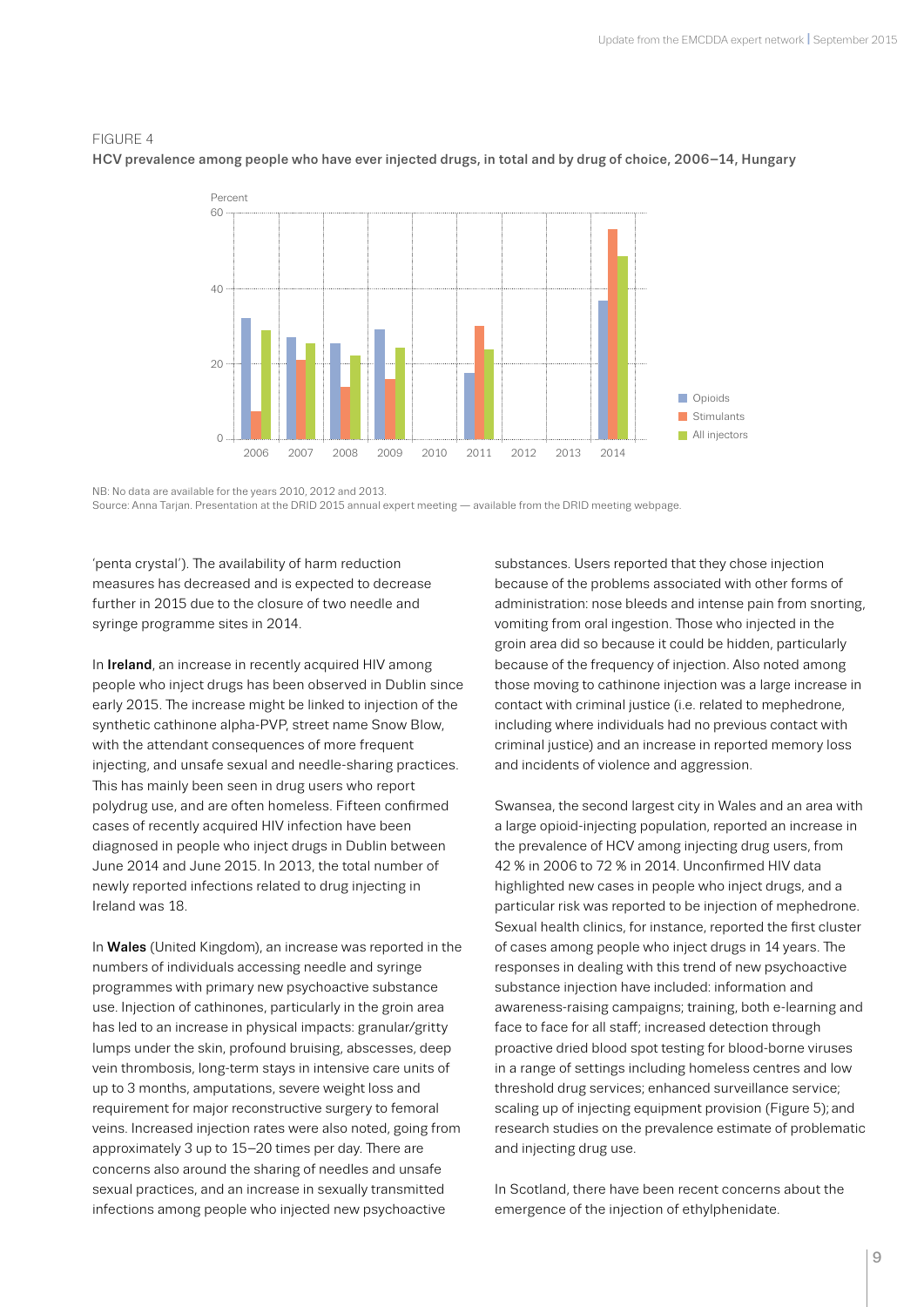#### <span id="page-9-0"></span>FIGURE 5



Number of unique individuals accessing specialist and community pharmacy needle and syringe programmes reporting primary and any injecting use of new psychoactive substances in Wales, 2011–12 to 2014–15

NB: The term specialist needle and syringe programme refers to syringes and harm reduction advice provided by statutory (NHS) and voluntary drugs agencies. The Harm Reduction Database Wales covers client data collected at community pharmacy needle and syringe programmes since April 2014. As such, data on unique individuals accessing pharmacy needle and syringe programmes are only available for the period 2014–15. Source: Josie Smith. Presentation at the DRID 2015 annual expert meeting — available from the DRID meeting [webpage.](http://www.emcdda.europa.eu/expert-meetings/2015/drd-drid)

## **<sup>I</sup> Wound botulism outbreaks and other bacterial infections**

Bacterial infections among people who inject drugs, as result of either poor hygiene or the contaminated drugs continue to cause substantial harm. There has been a marked increase in the number of wound botulism cases among people who inject drugs, with a cluster in Scotland (United Kingdom) and another in Norway. In addition, reports from the United Kingdom and from Belgium highlight ongoing injection-related skin and soft-tissue infections among people who inject drugs, with these linked to 'missed-hits' and use of certain injection sites, such as the neck and groin, that are associated with increased risk of complication.

In Scotland, the outbreak of wound botulism among people who inject drugs (December 2014 to June 2015) was the largest reported to date (47 cases, of which 17 confirmed) (Figure 6). All cases presented with typical symptoms, but were not always recognised and diagnosed immediately. All received antitoxin and antibiotics. Just over half were ventilated and half had surgical debridement. The median age of the patients was 42 years (range 24–56) and 67 % were males. The source of infection remains unconfirmed, though it is likely to be associated with contaminated heroin or cutting agent. All cases reported involved heroin obtained either in, or sourced via, Glasgow. Risk communication was promptly

initiated. It was aimed both at people who inject drugs and those working with them, and focused on recognising the symptoms of botulism and prompt healthcare seeking, leading to early diagnosis (4).

Another outbreak was reported in Norway between November 2014 and early 2015. This was the subject of a joint EMCDDA–ECDC risk assessment released in February 2015 (EMCDDA and ECDC, 2015). At the time of the meeting, botulism testing on samples from people who inject drugs in Norway is done at the Statens Serum Institute in Copenhagen using the mice assay. The reason for this is reluctance by the Norwegian reference laboratory to inject mice with serum from drug users in case of needle stick injuries. The Norwegian Institute of Public Health are in the process of establishing alternative methods for diagnosis of botulism among this group of drug users.

On 12 March 2015, in Germany, the Robert Koch Institute was notified of a case of wound botulism in a 34-year-old male who had injected heroin. He was hospitalised with a necrotic wound at the thigh and typical clinical symptoms of botulism (paralysis, ptosis, diplopia). Molecular testing confirmed the presence of botulinum neurotoxin B in the wound material.

<sup>(</sup> 4) Information posters and leaflets are available at the DRID meeting [webpage.](http://www.emcdda.europa.eu/expert-meetings/2015/drd-drid)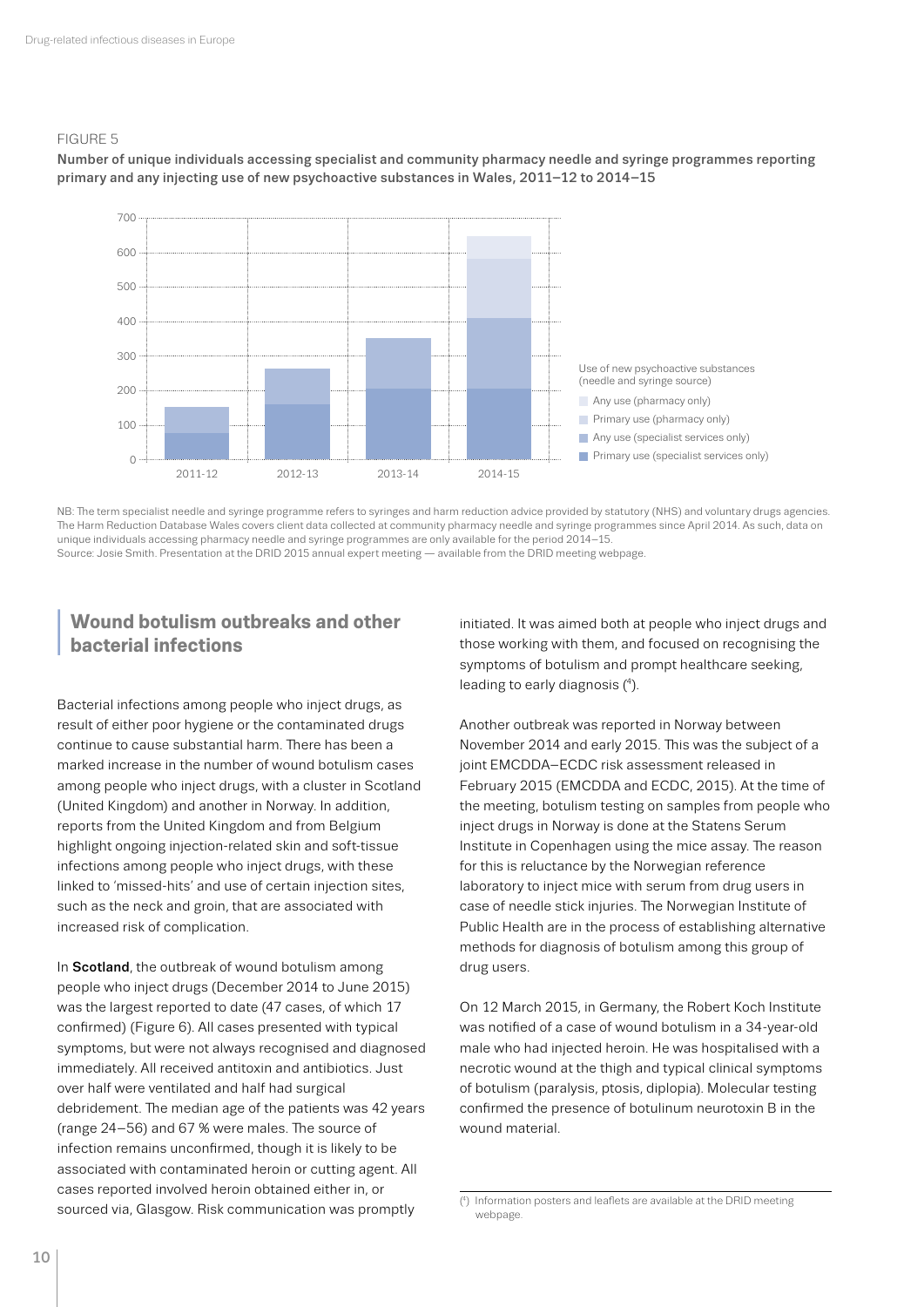#### FIGURE 6

Cases of probable and confirmed wound botulism among heroin users in Scotland (United Kingdom), December 2014 to June 2015. Age, gender, geographical distribution and information leaflets



Source: Gillian Penrice for the Outbreak Control Team. Presentation at the DRID 2015 annual expert meeting — available from the DRID meeting [webpage](http://www.emcdda.europa.eu/expert-meetings/2015/drd-drid).

Two sporadic cases of wound botulism have also been reported recently in England (United Kingdom); one in 2014 and one in 2015.

A recent study on injection practice among people who inject drugs in the United Kingdom found that although 99 % reported that they aimed to inject intravenously, the majority (56 %) reported having 'missed a hit' — i.e. accidentally injected subcutaneously or intramuscularly. For a quarter (27 %), missed hits happened at least monthly. Missed hits were significantly associated with higher risks of abscesses (odds ratio 2.01), sore or open

wounds (odds ratio 2.15) and appeared to be associated with poor injection practice. Interventions to improve injecting technique and hygiene and to help sustain access to the peripheral veins are needed.

In Belgium, annual surveys conducted in needle and syringe programmes in the Flemish Community showed high frequency of injection in high-risk anatomical sites. In 2014, 33 % of the 256 participants in the survey reported having ever injected in their neck and 25 % in their groin. History of injection abscesses was reported by almost 40 % of those interviewed. In addition, a large minority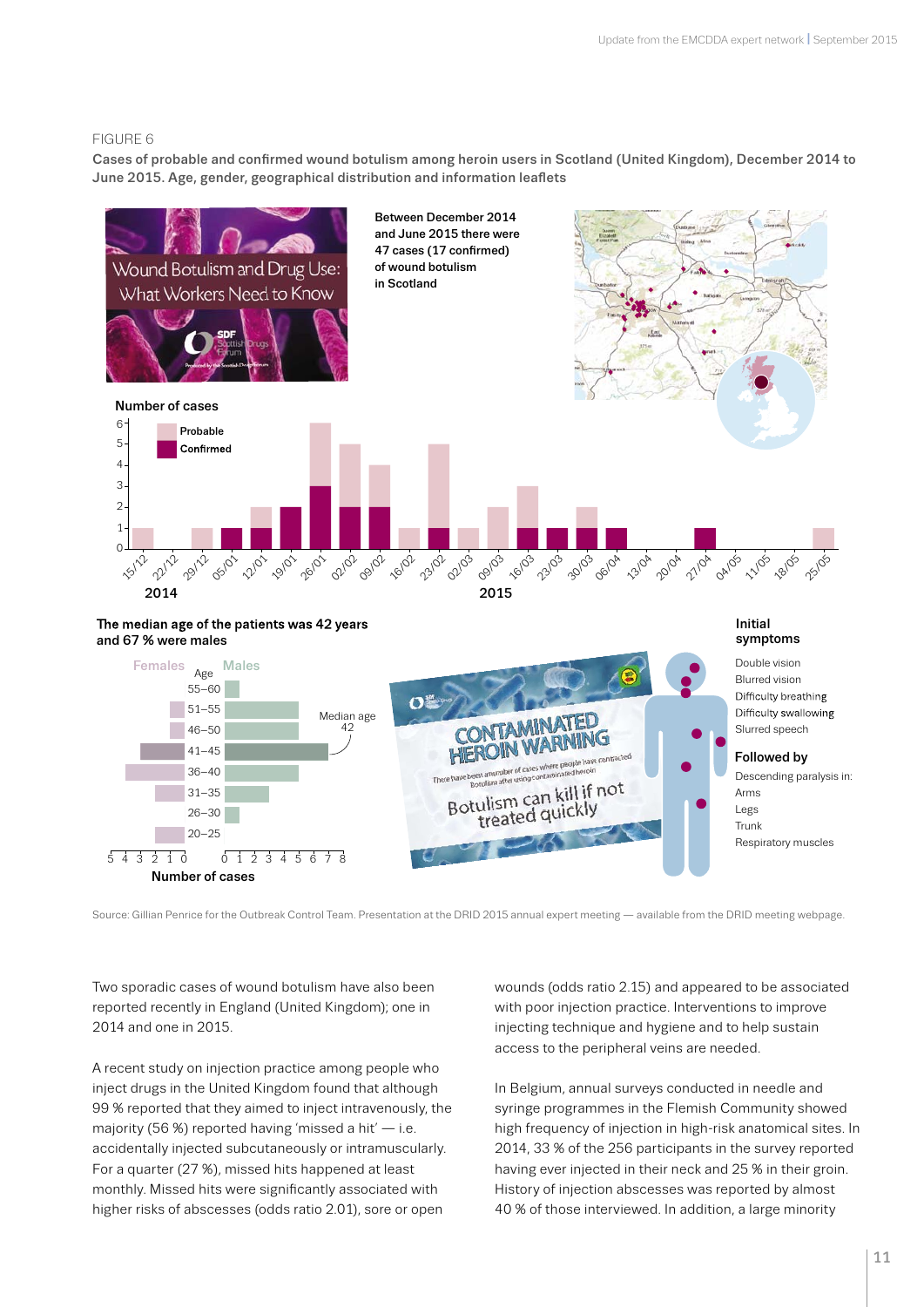<span id="page-11-0"></span>(40 %) reported having injected while in a public place, which carries a higher risk of infection, due to hurriedness and lack of hygiene.

## **<sup>I</sup> Scaling up HCV treatment for people who inject drugs in Europe**

**<sup>I</sup>** The drug-related infectious diseases network as a platform for sharing best practice

The combination of harm reduction measures such as opioid substitution treatment and needle and syringe programmes contribute to reducing the number of new infections, but it is unclear whether these measures would be sufficient on their own to lead to substantial reductions in HCV prevalence in all settings in Europe. The situation varies across Europe, due to the many factors that affect the spread of HCV among people who inject drugs. These include the size of the population at risk (Figure 1 and Appendix 1), the current prevalence of HCV infection (Figure 2) and the coverage of harm reduction measures (EMCDDA, 2015b, Chapter 3).

In synergy with other interventions, the scaling-up of HCV treatment is likely to have a substantive impact through reducing the number of people with infection. There are advances in treatment options, including a new generation of medicines (EMCDDA, 2015c). This represents major opportunities and, at the same time, challenges to health systems, due to the very high prices of these medicines. For example, one course of treatment with Sofosbuvir costs between EUR 36 000 and EUR 48 000 in the eight countries that responded to an EMCDDA survey. Access to the treatment may be conditional in many countries, especially in those countries where the public spending on health has either decelerated or fallen recently, such as Greece, Latvia, Portugal and Ireland. In July 2014, a joint procurement agreement entered into force at EU level, which allows Member States to coordinate the purchase of medical countermeasures (5). Currently, joint procurements are being prepared for pandemic vaccines and personal protective equipment (relevant for highly infectious diseases like Ebola). Interest has been expressed by stakeholders in exploring the use of this mechanism for the purchase of HCV medications, but no concrete steps have yet been taken.

There are good examples of integrated and multidisciplinary HCV treatment policies. In the Netherlands, for example, while a medical specialist is responsible for the treatment, the support from addiction care has been found indispensable throughout the care pathway, from case finding, preparation for HCV treatment, guidance and support during the medical treatment itself and during aftercare. Indeed, a main role of the addiction specialist has been to 'clear' the care pathway and successfully direct those in need of HCV treatment to the relevant providers (Care pathway: *who* is *when* responsible for *what*)  $(^{6})$ .

HCV treatment strategies and action plans that specifically address people who inject drugs exist in Austria, Denmark, France, Greece, Ireland, Lithuania, Norway, Slovenia and the United Kingdom (Maticic, 2014) and new initiatives were reported from Luxembourg and Portugal. The drug-related infectious disease network represents an important platform for sharing all these national developments.

## **<sup>I</sup>** Prison and responses to drug injection: still a long way to equivalence of care

A history of drug use is common among European prisoners, with levels disproportionately high compared with the general population. Health problems, especially blood-borne and other communicable diseases and psychiatric comorbidity, are highly prevalent among prisoners with recent drug use or those who used drugs in the past. However, where studies have been conducted, major differences have been found between European countries in the prevalence of drug use and drug-related problems among prisoners. There are still major shortfalls with regard to meeting the health-related needs of drug users in prison, including the prevention, testing and treatment of infectious diseases. This was illustrated during the meeting by expert reports from Spain, Ireland, Latvia, the United Kingdom and other countries. Promising initiatives and changes such as the 'opt-out' rule for HCV testing of prisoners are put in place, like in the United Kingdom, where full implementation of this measure is expected to be reached at the end of 2016. Within this framework, data from repeat testing of inmates will help gather information on and better respond to infection transmission in prison.

The quick turnover of prisoners was pointed out by the experts as a challenge to the aim of offering systematic testing and follow-up planning. A large part of the prison population changes or leaves prison after a short period, which is often insufficient to plan interventions. Prison

<sup>(5)</sup> More information about the joint procurement is available on the DRID meeting [webpage.](http://www.emcdda.europa.eu/expert-meetings/2015/drd-drid)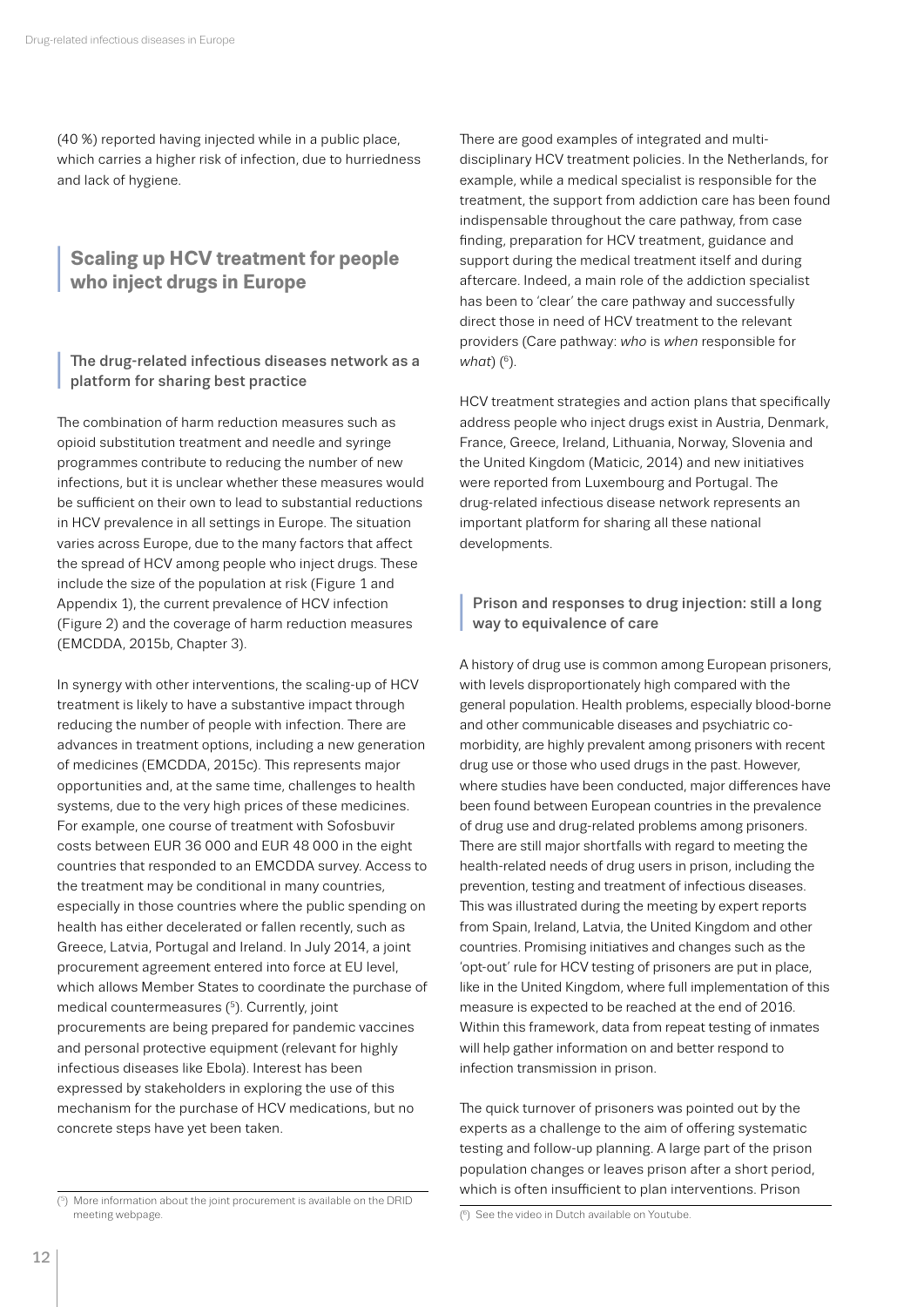<span id="page-12-0"></span>over-crowding and lack of continuity of care were identified as obstacles to good prison health in many countries. In European countries, valid and comparable data on drug use and related consequences among prisoners are still scarce and harmonisation work is needed. The principle of equivalence of care between the prison and the community has still not been achieved in most countries.

## **<sup>I</sup> Drug-related infectious disease news and updates**

US HIV outbreak. The US Centers for Disease Control and Prevention has issued a national health advisory in light of its investigation with the Indiana State Department of Health of a large outbreak of recent HIV infections among persons in Indiana who inject drugs. Many of the HIVinfected individuals in this outbreak are co-infected with hepatitis C virus (l[ink](http://www.ahcmedia.com/articles/135626-drug-related-hiv-outbreak-spurs-cdc-to-issue-nationwide-alert)).

New drug consumption room in France. In April 2015, a six-year trial of drug consumption rooms was approved in France and final discussion will take place in September at the Senate. It is expected that facilities will be opened in the coming months in Paris, Bordeaux and Strasbourg. Drug consumption facilities provide users with clean injecting equipment, supervision of drug use and emergency care in the case of overdose. They are health facilities, staffed with counsellors and healthcare workers, whose tasks include ensuring improved access of clients to further care and treatment. Around 80 facilities are currently operating in seven European countries. See the EMCDDA website for more information on consumption rooms ([link](http://www.emcdda.europa.eu/topics/pods/drug-consumption-rooms)).

EU Joint Action on HIV and harm reduction starts. A new Joint Action on HIV and co-infection prevention and harm reduction, with the active participation of partners from 19 EU countries and co-funded under the EU health programme 2014–2020 with EUR 3 million will start in autumn 2015. The 3-year project brings together 26 associated and affiliated partner organisations in actions to further limit the spread of infectious diseases among people who inject drugs in Europe and will have a special focus on Latvia, Lithuania and Hungary as countries showing specific risk contexts and deficiencies in the response ([link](http://ec.europa.eu/chafea/documents/health/tb-2015-react-ja_en.pdf)).

WHO European consultation takes place. A regional consultation on the WHO Global Health Sector strategies 2016–2021 on sexually transmitted infections, HIV and viral hepatitis was held at the Regional Office in

Copenhagen (23–26 June 2015) with participation of national focal points from Europe and central Asia, partner organisations and civil society. Giving renewed attention to health problems that still play an important role for people who inject drugs in the European region, the three strategies are being prepared for adoption by the 69th World Health Assembly in May 2016 ([link\)](http://www.euro.who.int/en/media-centre/events/events/2015/06/regional-consultation-on-who-health-sector-strategies-for-hiv,-viral-hepatitis-and-sexually-transmitted-infections-stis).

EC call for applications launched. Under the third programme of the Union's action in the field of health (2014–2020), a call for applications for projects on 'early diagnosis and treatment of viral hepatitis' was published by the European Commission on 5 June 2015. All relevant information on the call, the selection, award and other criteria for financial contributions are available on the website of the Consumers, Health, Agriculture and Food Executive Agency (Chafea) at ec.europa.eu/chafea/. [The](http://eur-lex.europa.eu/legal-content/EN/TXT/?uri=OJ:JOC_2015_186_R_0004)  [submission deadline was 15 September 2015](http://eur-lex.europa.eu/legal-content/EN/TXT/?uri=OJ:JOC_2015_186_R_0004) [\(link](http://ec.europa.eu/health/programme/events/adoption_workplan_2015_en.htm)).

New report launched on injecting drug use trends. A new EMCDDA report, *Estimating trends in injecting drug use in Europe using national data on drug treatment admissions,* was launched in June. The report found that the incidence and prevalence of current drug injection has declined in recent years in Europe. While heroin remains the drug most frequently involved in drug injection, drug injectors are now more likely to be using stimulants than in the past. The report is available online ([link](http://www.emcdda.europa.eu/publications/technical-reports/trends-in-injecting-drug-use)).

# **<sup>I</sup> References**

- **I** European Centre for Disease Prevention and Control (ECDC) and World Health Organization Regional Office for Europe (2015), *HIV/AIDS surveillance in Europe 2013,* ECDC, Stockholm (available at [http://ecdc.europa.eu/en/publications/](http://ecdc.europa.eu/en/publications/Publications/hiv-aids-surveillance-report-Europe-2013.pdf) [Publications/hiv-aids-surveillance-report-Europe-2013.pdf](http://ecdc.europa.eu/en/publications/Publications/hiv-aids-surveillance-report-Europe-2013.pdf)).
- **I** European Monitoring Centre for Drugs and Drug Addiction (EMCDDA) (2015a), *Estimating trends in injecting drug use in Europe using national data on drug treatment admissions*, technical report, EMCDDA, Lisbon (available at [http://www.](http://www.emcdda.europa.eu/publications/technical-reports/trends-in-injecting-drug-use) [emcdda.europa.eu/publications/technical-reports/trends-in](http://www.emcdda.europa.eu/publications/technical-reports/trends-in-injecting-drug-use)[injecting-drug-use\)](http://www.emcdda.europa.eu/publications/technical-reports/trends-in-injecting-drug-use).
- **I** EMCDDA (2015b), *European drug report: trends and developments 2015,* Publications Office of the European Union, Luxembourg.
- **I** EMCDDA (2015c), *Hepatitis C treatment for injecting drug users* [\(http://www.emcdda.europa.eu/topics/pods/hepatitis-c](http://www.emcdda.europa.eu/topics/pods/hepatitis-c-treatment)[treatment\)](http://www.emcdda.europa.eu/topics/pods/hepatitis-c-treatment).
- **I** EMCDDA and ECDC (2012), *Joint EMCDDA and ECDC rapid risk assessment: HIV in injecting drug users in the EU/EEA, following a reported increase of cases in Greece and Romania*, EMCDDA, Lisbon (available at [http://www.emcdda.europa.eu/](http://www.emcdda.europa.eu/publications/joint-publications/hiv-in-injecting-drug-users-2011)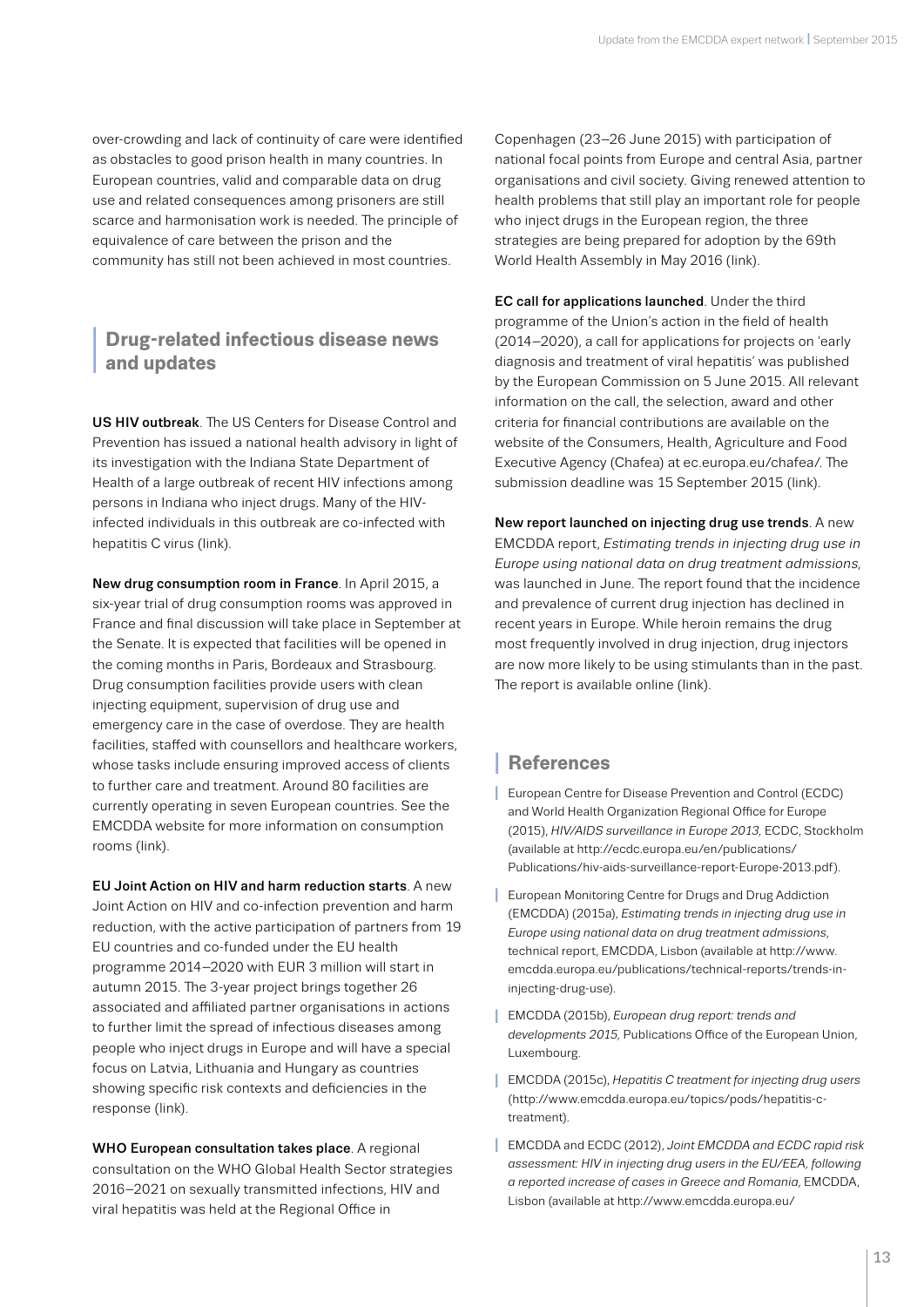<span id="page-13-0"></span>[publications/joint-publications/hiv-in-injecting-drug](http://www.emcdda.europa.eu/publications/joint-publications/hiv-in-injecting-drug-users-2011)[users-2011](http://www.emcdda.europa.eu/publications/joint-publications/hiv-in-injecting-drug-users-2011)).

- **I** EMCDDA and ECDC (2015), *Joint EMCDDA and ECDC rapid risk assessment: Wound botulism in people who inject heroin in Norway and the United Kingdom, EMCDDA, Lisbon* (available at [http://www.emcdda.europa.eu/publications/joint-publications/](http://www.emcdda.europa.eu/publications/joint-publications/wound-botulism-norway-uk-2015) [wound-botulism-norway-uk-2015](http://www.emcdda.europa.eu/publications/joint-publications/wound-botulism-norway-uk-2015)).
- **I** Hedrich, D., Kalamara, E., Sfetcu, O., Pharris, A., Noor, A., Wiessing, L., Hope, V. and Van de Laar, M. (2013), 'Human immunodeficiency virus among people who inject drugs: Is risk increasing in Europe?'*, Eurosurveillance* 18(48):pii=20648 (available at [http://www.eurosurveillance.org/ViewArticle.](http://www.eurosurveillance.org/ViewArticle.aspx?ArticleId=20648) [aspx?ArticleId=20648](http://www.eurosurveillance.org/ViewArticle.aspx?ArticleId=20648)).
- **I** Maticic, M., Videcnik Zorman, J., Gregorcic, S., Schatz, E. and Lazarus, J.V. (2014), 'Are there national strategies, plans and guidelines for the treatment of hepatitis C in people who inject drugs? A survey of 33 European countries', *BMC Infectious Diseases* 14 (Suppl 6):S14. doi: 10.1186/1471-2334-14-S6-S14. Epub 2014 Sep 19.
- Pharris, A., Wiessing, L., Sfetcu, O., Hedrich, D., Botescu, A., Fotiou, A. et al. (2011), 'Human immunodeficiency virus in injecting drug users in Europe following a reported increase of cases in Greece and Romania', *Eurosurveillance*  16(48):pii=20032 (available at [http://www.eurosurveillance.org/](http://www.eurosurveillance.org/ViewArticle.aspx?ArticleId=20032) [ViewArticle.aspx?ArticleId=20032\)](http://www.eurosurveillance.org/ViewArticle.aspx?ArticleId=20032)
- **I** Rhodes, T. and Hedrich, D. (2010), 'Harm reduction and the mainstream', in: EMCDDA, *Harm reduction: evidence, impacts and challenges,* Publications Office of the European Union, Luxembourg (available at [http://www.emcdda.europa.eu/](http://www.emcdda.europa.eu/publications/monographs/harm-reduction) [publications/monographs/harm-reduction](http://www.emcdda.europa.eu/publications/monographs/harm-reduction)).

## **<sup>I</sup> Resources**

- Learn about the Drug-related infectious diseases key indicator [\(www.emcdda.europa.eu/activities/](file:///\\home1\faype$\_data\_ecoms\2015\short-reports\drid2015\www.emcdda.europa.eu\activities\drid) [drid](file:///\\home1\faype$\_data\_ecoms\2015\short-reports\drid2015\www.emcdda.europa.eu\activities\drid))
- Data on epidemiology and responses are available from the 2015 Statistical bulletin ([http://www.](http://www.emcdda.europa.eu/data/stats2015) [emcdda.europa.eu/data/stats2015\)](http://www.emcdda.europa.eu/data/stats2015)
- All data and information from the 2015 drugrelated infectious diseases meeting are available online (www.emcdda.europa.eu/expertmeetings/2015/drd-drid)

# **<sup>I</sup> Acknowledgements**

The EMCDDA acknowledges the input of the drug-related infectious diseases national experts, invited experts and the Reitox national focal points.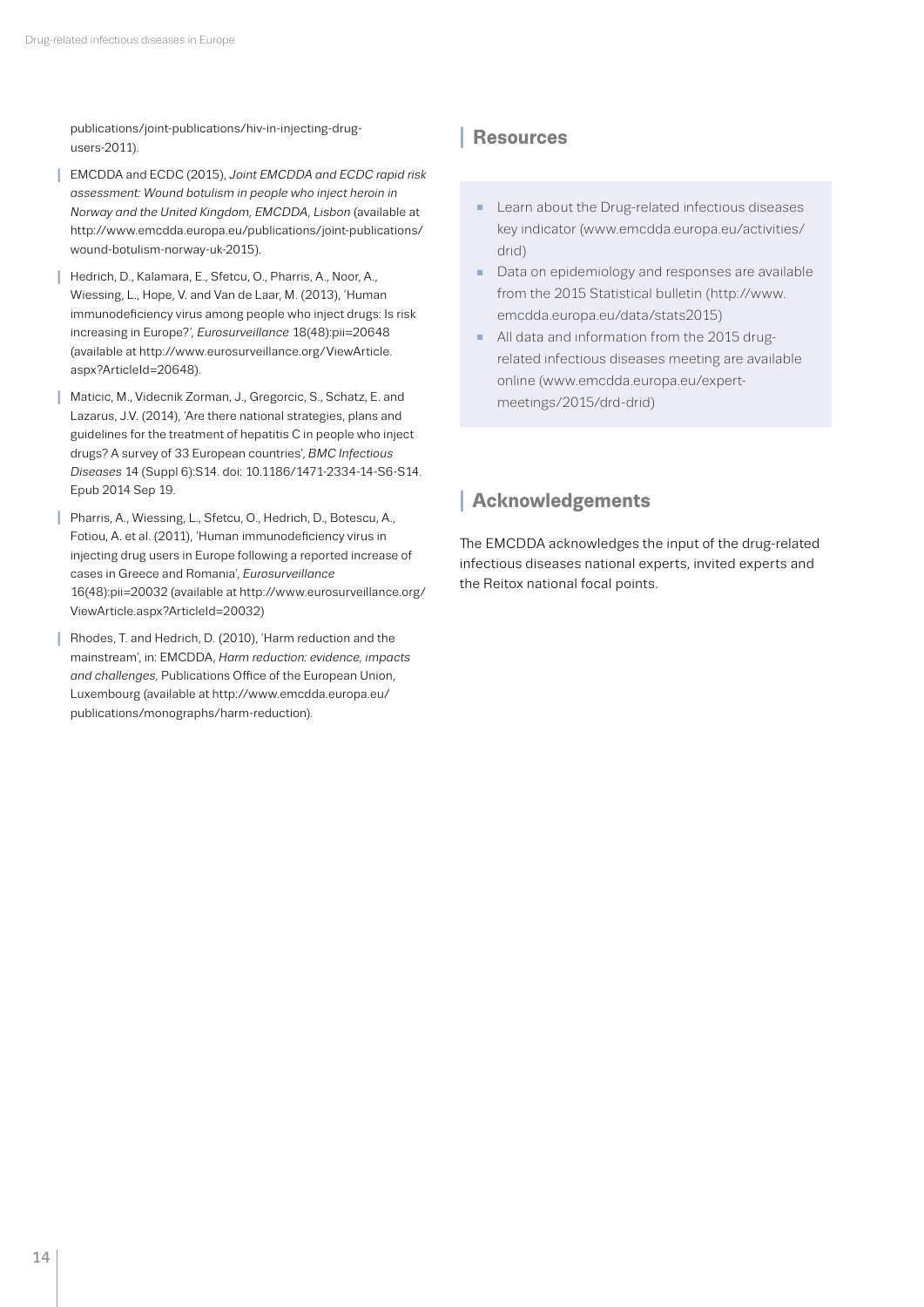# <span id="page-14-0"></span>**<sup>I</sup> Appendixes**

## **I** Appendix 1

Estimates of the prevalence of injecting drug use (rate per 1 000 population aged 15–64), last study available

|                       |             | Rate (per 1000 population aged 15-64) |       |              | <b>Estimated number of users</b> |             |                    |
|-----------------------|-------------|---------------------------------------|-------|--------------|----------------------------------|-------------|--------------------|
| <b>Country</b>        | Year        | <b>Central</b>                        | Lower | <b>Upper</b> | <b>Central estimate</b>          | Lower bound | <b>Upper bound</b> |
| <b>Belgium</b>        | 2013        | 3.54                                  | 2.5   | 4.82         | 25 673                           | 18 135      | 34 987             |
| Croatia               | 2012        | 0.44                                  | 0.35  | 0.61         | 1274                             | 998         | 1746               |
| Cyprus                | 2013        | 0.29                                  | 0.2   | 0.46         | 177                              | 128         | 282                |
| <b>Czech Republic</b> | 2013        | 5.98                                  | 5.94  | 6            | 42700                            | 42 450      | 42 900             |
| Estonia               | 2009        | 5.89                                  | 4.29  | 10.8         | 5 3 6 2                          | 3906        | 9837               |
| Finland               | 2012        | 4.6                                   | 4.1   | 6.7          | 15611                            | 13770       | 22 665             |
| Greece                | 2013        | 0.73                                  | 0.62  | 0.88         | 5 2 8 4                          | 4 4 5 1     | 6338               |
| Hungary               | $2008 - 09$ | 0.82                                  |       |              | 5699                             |             |                    |
| Latvia                | 2012        | 9.22                                  | 7.34  | 11.68        | 12573                            | 10 003      | 15914              |
| Luxembourg            | 2009        | 5.68                                  | 4.5   | 6.85         | 1907                             | 1524        | 2 3 0 1            |
| <b>Netherlands</b>    | 2008        | 0.22                                  | 0.21  | 0.22         | 2 3 9 0                          | 2 3 3 6     | 2444               |
| Norway                | 2012        | 2.52                                  | 2.15  | 3.04         | 8 3 9 3                          | 7 1 5 9     | 10 14 1            |
| Spain                 | 2012        | 0.38                                  | 0.3   | 0.44         | 11865                            | 9669        | 14 06 1            |
| <b>United Kingdom</b> | $2004 - 11$ | $\ensuremath{\mathsf{3}}$             | 2.87  | 3.22         | 122894                           | 117 370     | 131869             |

NB: The estimates are based on several sources and statistical methods (e.g. capture–recapture, mortality multiplier) and not only on treatment data. They may underestimate the prevalence of injection, as some substances may not appear in the sources used (e.g. these estimates will not include image and performance enhancing drugs). Caution is required when comparing countries. More information is available from <http://www.emcdda.europa.eu/activities/hrdu> Source: Statistical Bulletin 2015 http://www.emcdda.europa.eu/data/stats2015#displayTable:PDU-1-2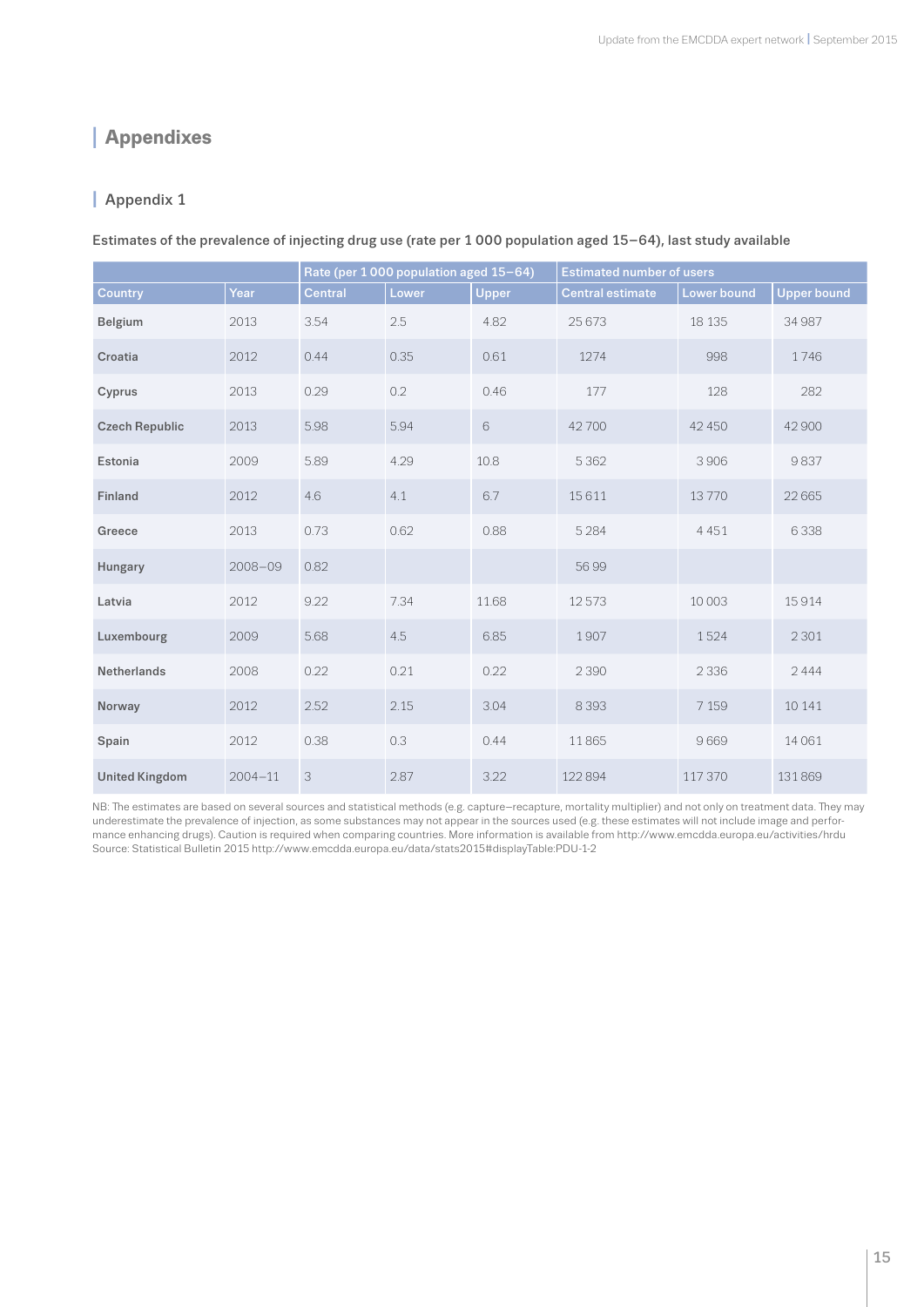## **I** Appendix 2

#### Risk assessment — supplementary table. Indicators of HIV notification trend, HIV and HCV prevalence estimates, transmission risk and prevention coverage in 30 European countries

|                       | <b>HIV-related indicators</b> |                                   | Indicators of transmission risk                                      |                                                        | Intervention coverage indicators                                 |                                                                                                                  |
|-----------------------|-------------------------------|-----------------------------------|----------------------------------------------------------------------|--------------------------------------------------------|------------------------------------------------------------------|------------------------------------------------------------------------------------------------------------------|
| Country               | <b>HIV</b> case<br>trend (i)  | <b>HIV</b><br>prevalence<br>trend | <b>HCV</b> prevalence<br>increasing or high<br><b>HCV</b> prevalence | Injecting drug use<br>prevalence<br>increasing or high | Problem opioid<br>users in<br>substitution<br>treatment (%) (ii) | <b>Syringes</b><br>distributed by<br>specialised<br>programmes<br>(per injecting<br>drug user<br>per year) (iii) |
| Austria               |                               |                                   |                                                                      |                                                        | 60                                                               |                                                                                                                  |
| Belgium               |                               |                                   |                                                                      |                                                        |                                                                  | 23                                                                                                               |
| <b>Bulgaria</b>       |                               |                                   |                                                                      |                                                        |                                                                  |                                                                                                                  |
| Croatia               |                               |                                   |                                                                      |                                                        | 41                                                               | 215                                                                                                              |
| Cyprus                |                               |                                   |                                                                      |                                                        | 19                                                               | $\overline{0}$                                                                                                   |
| <b>Czech Republic</b> |                               |                                   |                                                                      |                                                        | 34                                                               | 145                                                                                                              |
| Denmark               |                               |                                   |                                                                      |                                                        |                                                                  |                                                                                                                  |
| Estonia               |                               |                                   |                                                                      |                                                        |                                                                  | 407                                                                                                              |
| Finland               |                               |                                   |                                                                      |                                                        |                                                                  | 226                                                                                                              |
| France                |                               |                                   |                                                                      |                                                        | 80                                                               |                                                                                                                  |
| Germany               |                               |                                   |                                                                      |                                                        | 46                                                               |                                                                                                                  |
| Greece                |                               |                                   |                                                                      |                                                        | 62                                                               | 81                                                                                                               |
| Hungary               |                               |                                   |                                                                      |                                                        | 24                                                               | 76                                                                                                               |
| Ireland               |                               |                                   |                                                                      |                                                        | 41                                                               |                                                                                                                  |
| Italy                 |                               |                                   |                                                                      |                                                        | 56                                                               |                                                                                                                  |
| Latvia                |                               |                                   |                                                                      |                                                        | $\overline{4}$                                                   | 27                                                                                                               |
| Lithuania             |                               |                                   |                                                                      |                                                        | 11                                                               |                                                                                                                  |
| Luxembourg            |                               |                                   |                                                                      |                                                        | 65                                                               | 101                                                                                                              |
| Malta                 |                               |                                   |                                                                      |                                                        | 54                                                               |                                                                                                                  |
| <b>Netherlands</b>    |                               |                                   |                                                                      |                                                        | 58                                                               |                                                                                                                  |
| Norway                |                               |                                   |                                                                      |                                                        | >50                                                              | 359                                                                                                              |
| Poland                |                               |                                   |                                                                      |                                                        | 11                                                               |                                                                                                                  |
| Portugal              |                               |                                   |                                                                      |                                                        |                                                                  |                                                                                                                  |
| Romania               |                               |                                   |                                                                      |                                                        |                                                                  |                                                                                                                  |
| Slovakia              |                               |                                   |                                                                      |                                                        | 8                                                                |                                                                                                                  |
| Slovenia              |                               |                                   |                                                                      |                                                        | 47                                                               |                                                                                                                  |
| Spain                 |                               |                                   |                                                                      |                                                        | >50                                                              | 226                                                                                                              |
| Sweden                |                               |                                   |                                                                      |                                                        |                                                                  |                                                                                                                  |
| Turkey                |                               |                                   |                                                                      |                                                        |                                                                  |                                                                                                                  |
| <b>United Kingdom</b> |                               |                                   |                                                                      |                                                        | 45                                                               |                                                                                                                  |

| None of the following risk factors identified: increase in HIV case reports or prevalence of HIV or HCV; increase in<br>transmission risk; low intervention coverage.            |
|----------------------------------------------------------------------------------------------------------------------------------------------------------------------------------|
| Risk factors possibly present: HIV or HCV prevalence or transmission risk showing increase at subnational level or<br>consistent but non-significant increase at national level. |
| Risk factor present: significant increase in HIV case reports or HIV or HCV prevalence; increase in transmission risk; low<br>intervention coverage.                             |
| Information not available to ECDC or the EMCDDA.                                                                                                                                 |

(i ) Based on rates of newly diagnosed HIV infections with injecting drug use as mode of transmission per 100 000 general population. Source: ECDC, The European Surveillance System. 2013 HIV surveillance data are still preliminary and reporting delays are likely.

(ii) A cut-off of 30 % opioid substitution treatment coverage was used in order to limit the alert to the lowest range and likely highest HIV risk. Coverage levels below 50 % of the target population are considered sub-optimal.

(iii) Syringes given out by specialised needle and syringe programmes, not including pharmacy sales. Distribution of less than 100 syringes per injecting drug user represents low coverage (UNAIDS 2012,Technical guide for countries to set targets for universal access to HIV prevention, treatment and care for injecting drug users, 2012 revision. [http://www.who.int/hiv/pub/idu/targets\\_universal\\_access/en/index.html\)](http://www.who.int/hiv/pub/idu/targets_universal_access/en/index.html).

NB: HIV prevalence data for 2013, except for France (2012). HCV data for 2013, except for Austria (2008–13).

More information is available from [www.emcdda.europa.eu/publications/edr/trends-developments/2015/hiv-supplementary-table](http://www.emcdda.europa.eu/publications/edr/trends-developments/2015/hiv-supplementary-table)

Source: For estimates of HIV and HCV prevalence, number of opioid substitution treatment clients, number of syringes provided, and estimated size of injecting drug user and problem opioid user populations, EMCDDA Statistical Bulletin 2015.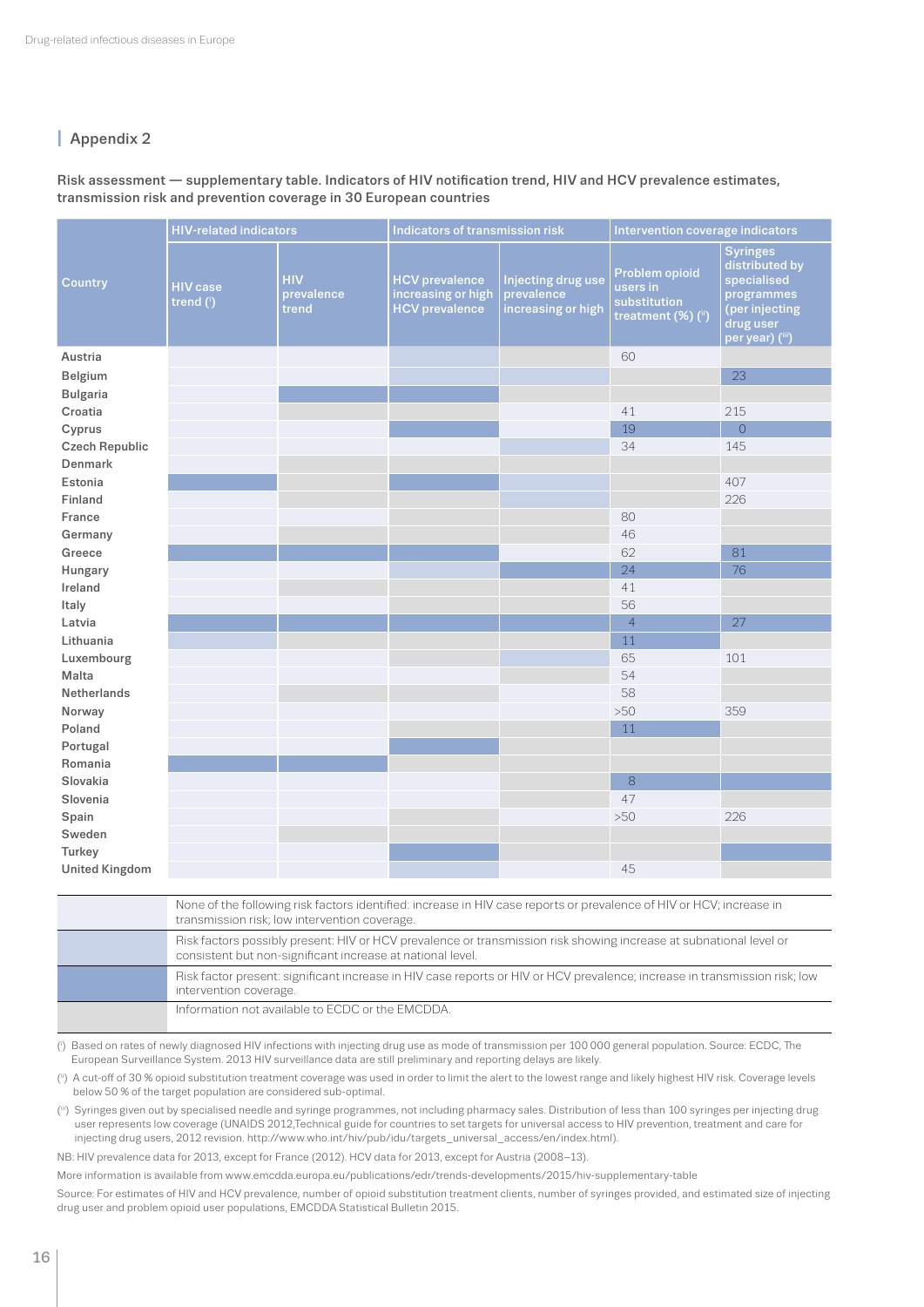## HOW TO OBTAIN EU PUBLICATIONS

#### **Free publications:**

one copy:

via EU Bookshop (http://bookshop.europa.eu);

more than one copy or posters/maps: from the European Union's representations (http://ec.europa.eu/represent\_en.htm); from the delegations in non-EU countries (http://eeas.europa.eu/delegations/index\_en.htm); by contacting the Europe Direct service (http://europa.eu/europedirect/index\_en.htm) or calling 00 800 6 7 8 9 10 11 (freephone number from anywhere in the EU) (\*).

### **Priced publications:**

via EU Bookshop (http://bookshop.europa.eu)

<sup>(\*)</sup> The information given is free, as are most calls (though some operators, phone boxes or hotels may charge you).